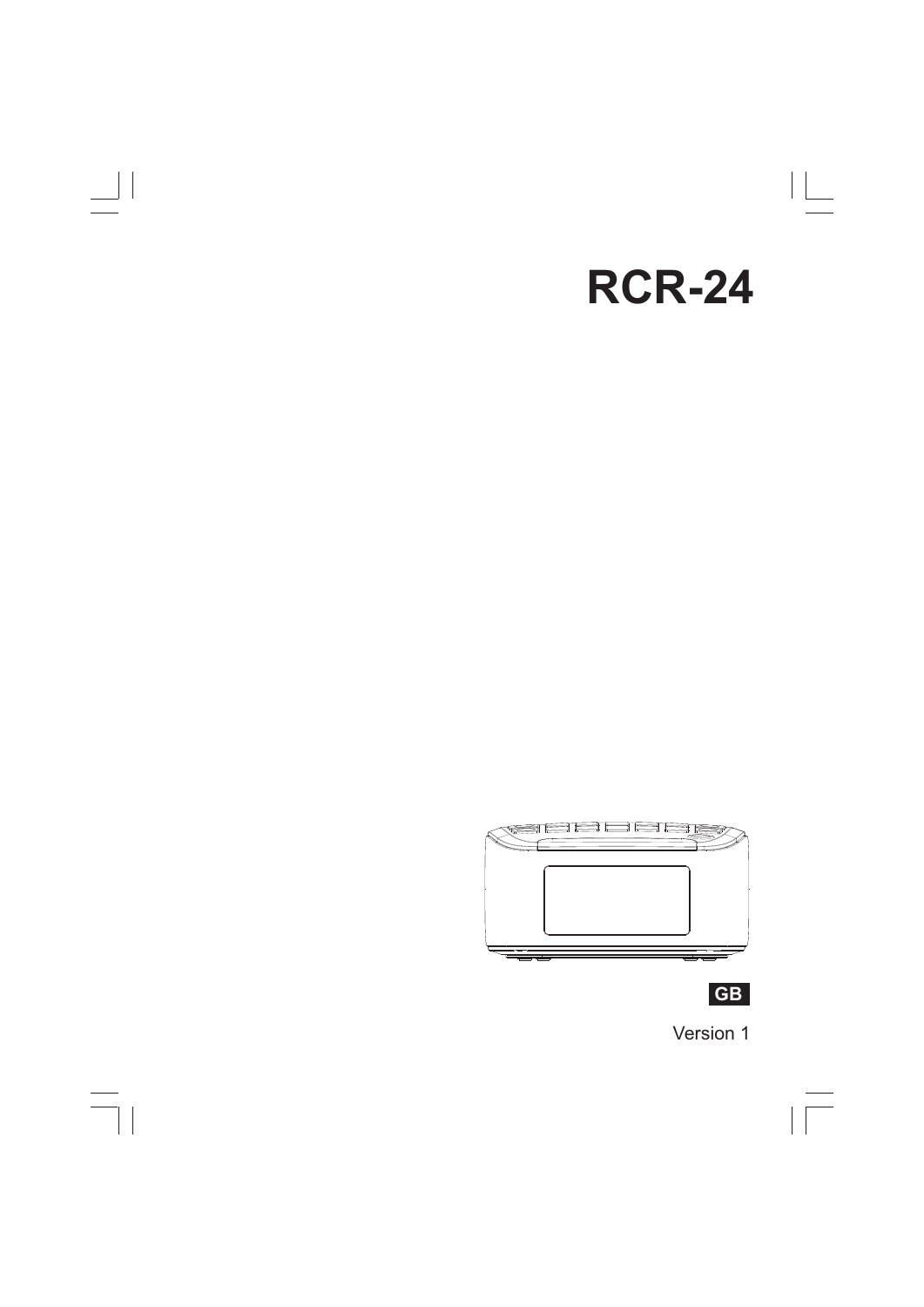Please note not all AC adapters are alike.

The AC adapter that is included with this radio is designed to be used exclusively with this device. Do not use an AC adapter that differs from the specifications on the AC adapter that is included.

If an AC adapter is NOT included with your radio and in order not to damage the unit and void your warranty, specifications for the AC Adapter are stated on the final page of the manual, or please contact Sangean for the correct AC Adapter and specifications. For customers in the US and Canada, please call 888-726-4326 or 562-941-9900. For all other areas, please contact us via info@ sangean.com.tw.

Do not use an AC adapter that does not meet the correct specifications.

 $\mathbf{1}$ 

**GB**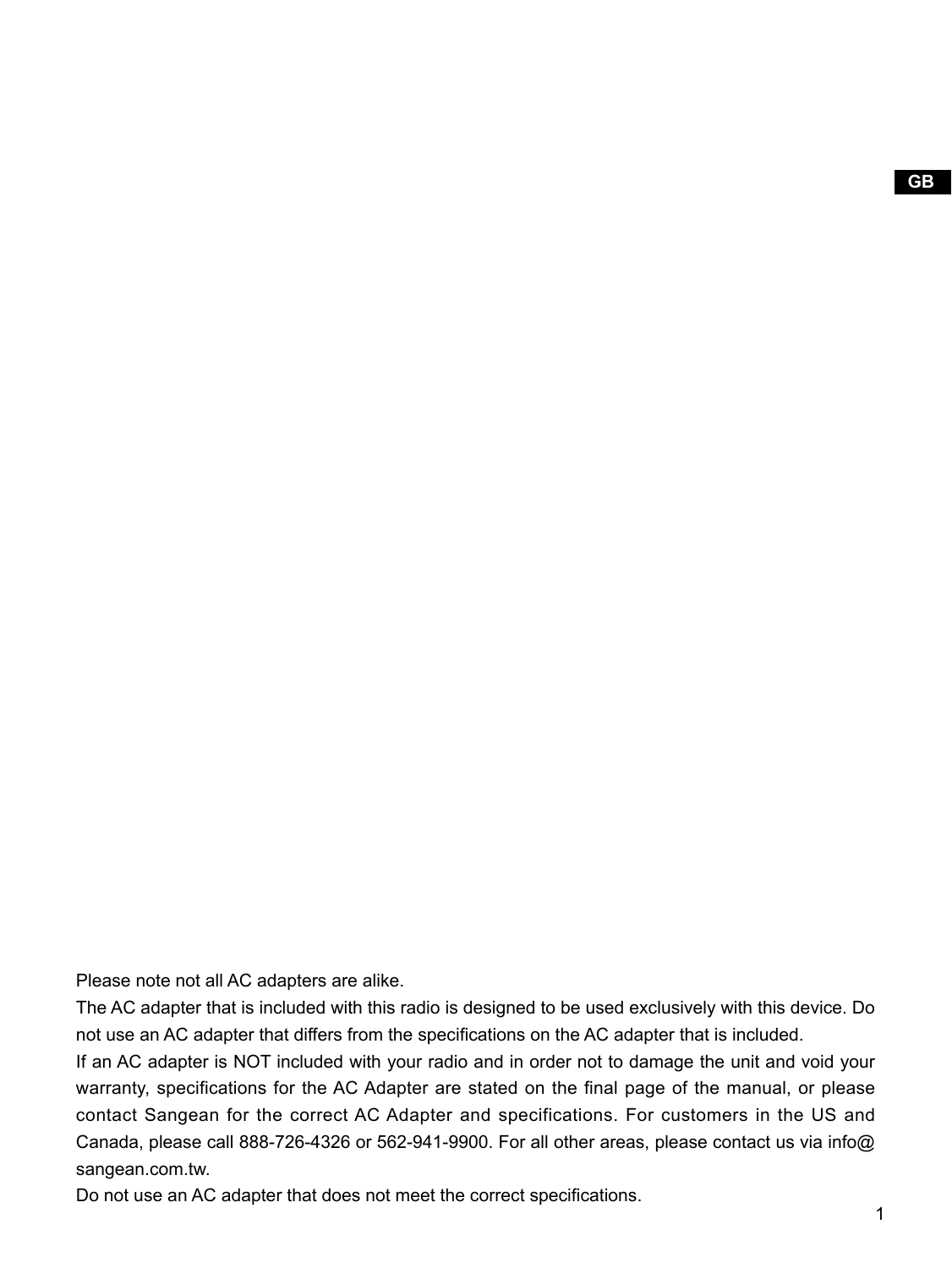## **IMPORTANT SAFETY INSTRUCTIONS**

- 1. Read these instructions.
- 2. Keep these instructions.
- 3. Heed all warnings.
- 4. Follow all instructions.
- 5. Do not use this apparatus near water.
- 6. Clean only with dry cloth.
- 7. Do not block any ventilation openings. Install in accordance with the manufacturer's instructions.
- 8. Do not install near any heat sources such as radiators, heat registers, stoves, or other apparatus (including amplifiers) that produce heat.
- 9. Do not defeat the safety purpose of the polarized or grounding-type plug. A polarized plug has two blades with one wider than the other. A grounding type plug has two blades and a third grounding prong. The wide blade or the third prong is provided for your safety. If the provided plug does not fit into your outlet, consult an electrician for replacement of the obsolete outlet.
- 10. Protect the power cord from being walked on or pinched particularly at plugs, convenience receptacles, and the point where they exit from the apparatus.
- 11. Only use attachments/accessories specified by the manufacturer.
- 12. Use only with the cart, stand, tripod, bracket, or table specified by the manufacturer, or sold with the apparatus. When a cart is used, use caution when moving the cart/ apparatus combination to avoid injury from tip-over.



- 13. Unplug this apparatus during lightning storms or when unused for long periods of time.
- 14. Refer all servicing to qualified service personnel. Servicing is required when the apparatus has been damaged in any way, such as power-supply cord or plug is damaged, liquid has been spilled or objects have fallen into the apparatus, the apparatus has been exposed to rain or moisture, does not operate normally or has been dropped.
- 15. To reduce the risks of fire or electric shock do not expose this appliance to rain or moisture.
- 16. Apparatus shall not be exposed to dripping or splashing and no objects filled with liquids, shall be placed on the apparatus.
- 17. Excessive sound levels with ear buds or headphones could impair your hearing. Always listen at reasonable levels to avoid hearing loss.
- 18. Your AC Power Adapter should always be in reach in case of an emergency for easy disconnecting.
- 19. If you radios AC Power Adapter is connected to a Power Strip ensure that it's connected and operating properly.
- 20. Do not expose batteries to excess heat, fire, direct sunlight etc.
- 21. Your radio is equipped with the DOE (Department of Energy) new energy saving AC Adapter. Sangean suggest that you keep your AC Adapter at least 12 inches away from the radio while listening to the AM Band in order to eliminate any interference caused by the AC Adapter.
- 22. To prevent possible hearing damage, do not listen at high volume levels for long periods.

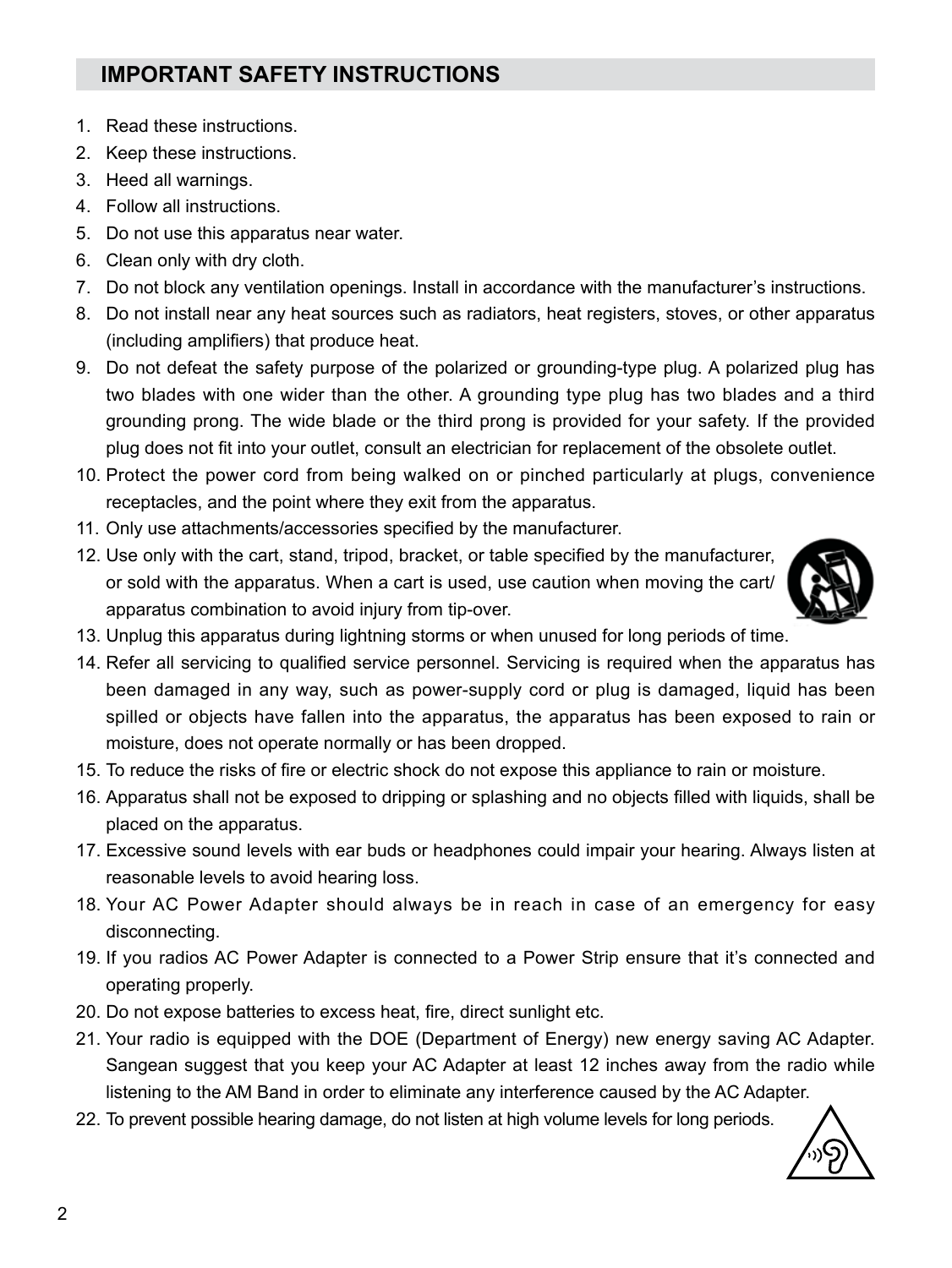#### **For North America users:**

#### *FCC Cautions to the user*

The changes or modifications not expressly approved by the party responsible for compliance could void the user's authority to operate the equipment.

#### **RF exposure statements**

#### *IMPORTANT NOTE:*

To comply with the FCC RF exposure compliance requirements, the antenna(s) used for this transmitter must be installed to provide a separation distance of at least 20 cm from all persons and must not be co-located or operating in conjunction with any other antenna or transmitter. No change to the antenna or the device is permitted. Any change to the antenna or the device could result in the device exceeding the RF exposure requirements and void user's authority to operate the device.

## **Note:**

This equipment has been tested and found to comply with the limits for a Class B digital device, pursuant to part 15 of the FCC Rules. These limits are designed to provide reasonable protection against harmful interference in a residential installation. This equipment generates, uses and can radiate radio frequency energy and, if not installed and used in accordance with the instructions, may cause harmful interference to radio communications. However, there is no guarantee that interference will not occur in a particular installation. If this equipment does cause harmful interference to radio or television reception, which can be determined by turning the equipment off and on, the user is encouraged to try to correct the interference by one or more of the following measures:

- Reorient or relocate the receiving antenna.
- Increase the separation between the equipment and receiver.
- Connect the equipment into an outlet on a circuit different from that to which the receiver is connected.
- Consult the dealer or an experienced radio/TV technician for help.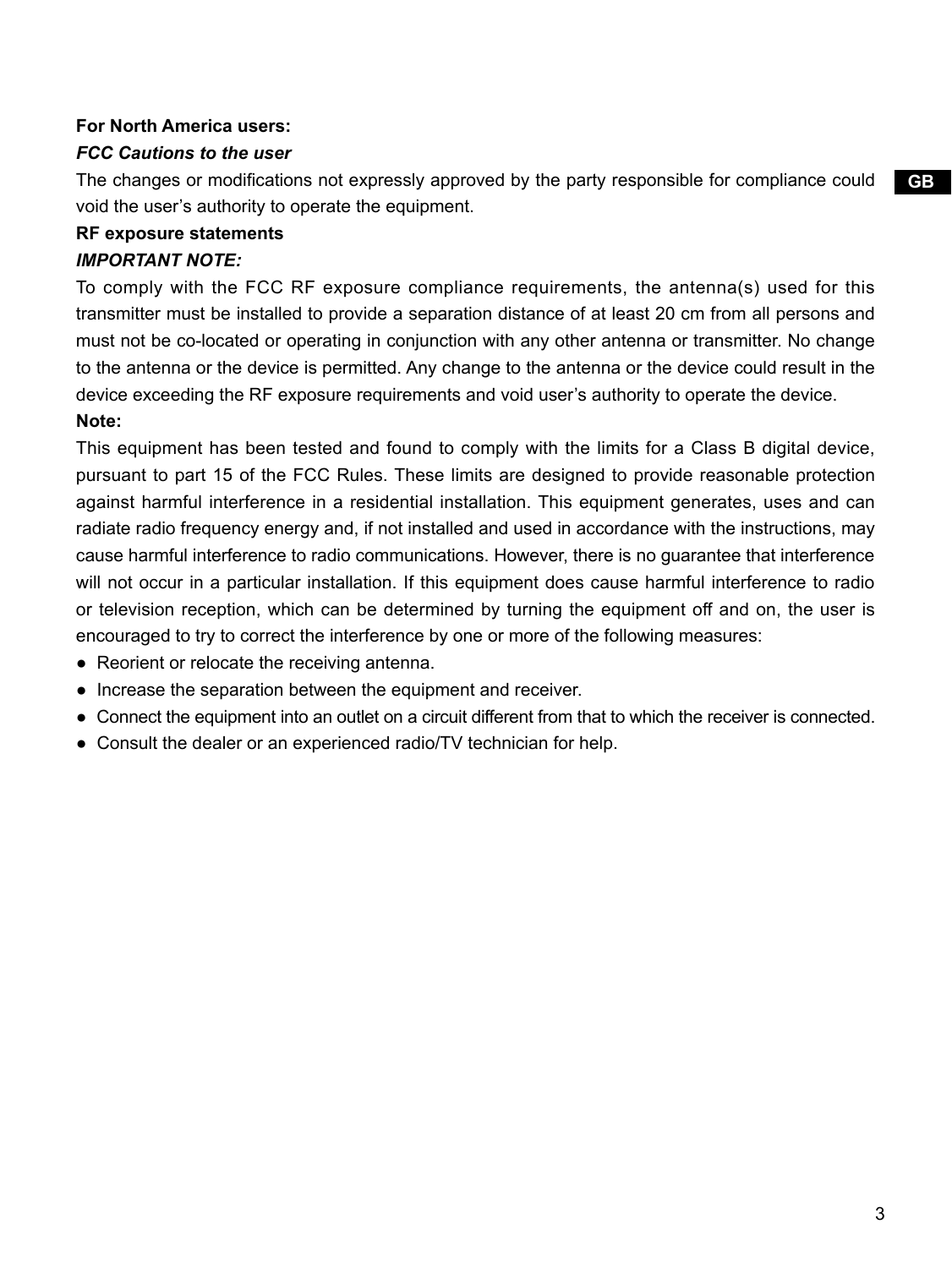









(Sold only in North America)

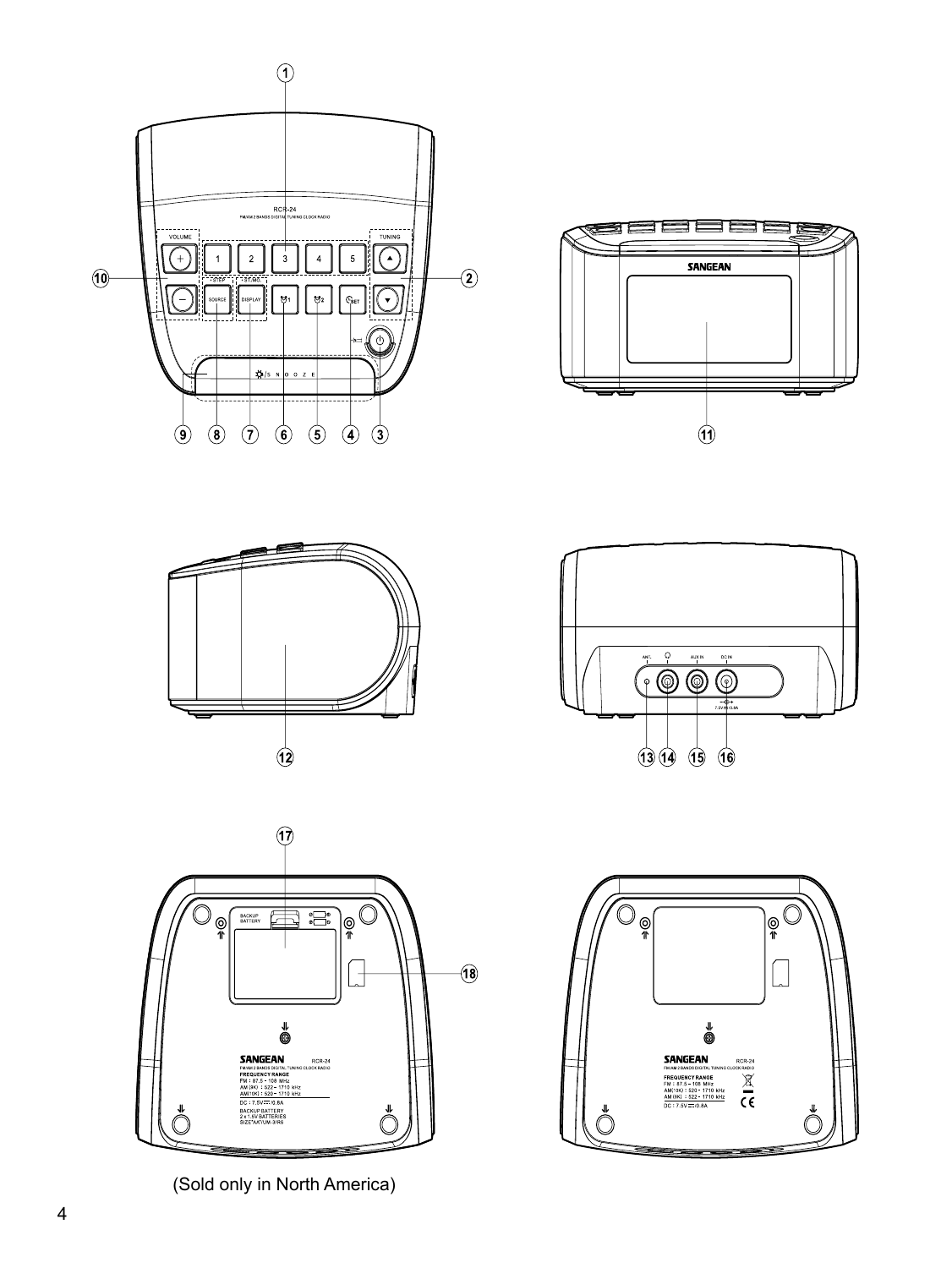## **Control**

- $\mathfrak I$  Preset button
- Tuning up/down button 2
- Standby button/Sleep button 3
- $\oplus$  Time setting button
- Alarm 2 button 5
- Alarm 1 button 6
- $\mathcal D$  Display button/Stereo/Mono button
- Source button/Step button 8
- Snooze/Dimmer button 9
- Volume up/down button 10
- $\mathop{\mathsf{0}\textrm{ }LCD}\nolimits$  display
- Speaker 12
- FM antenna 13
- $\circledast$  Headphone socket
- Auxiliary input socket 15
- DC IN socket 16
- $\textcircled{r}$  Backup battery compartment (Only available to customers purchased in North America)

## **LCD display**

- Stereo indicator A
- Alarm 1 buzzer alarm B
- Alarm 1 radio alarm C
- Alarm 2 buzzer alarm D
- Alarm 2 radio alarm E
- Sleep/Snooze indicator F
- Preset indicator G
- $\oplus$  Frequency/Clock display
- ${\mathbb D}$  Band indicator
- Volume indicator J
- $\circledR$  PM indicator

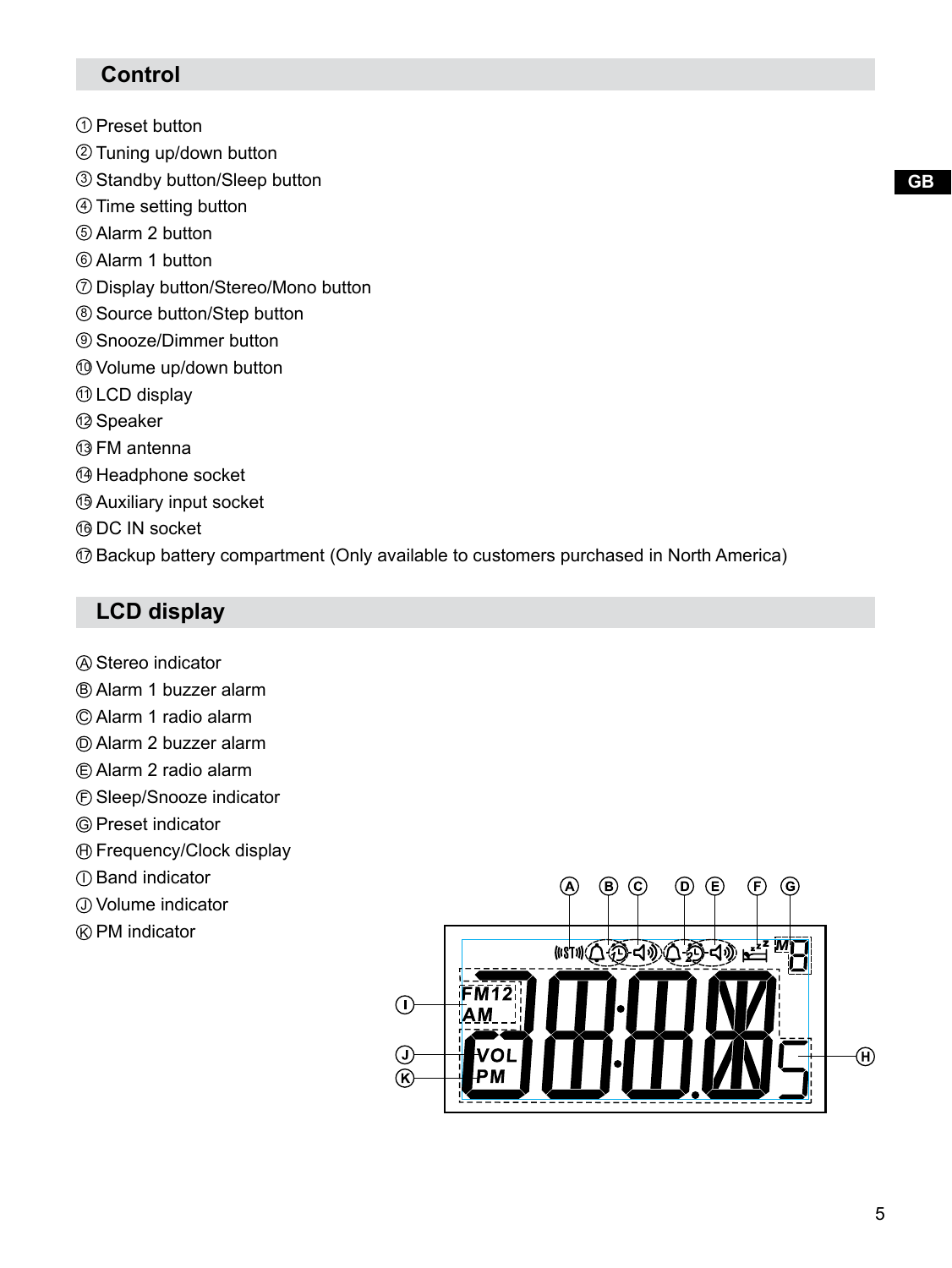## **Using the radio for the first time**

#### **Using the AC power adaptor**

The AC power adaptor required for this unit should be 7.5 volts DC at 0.8A center pin positive.

Insert the adaptor plug into the DC socket on the rear of the radio.

Plug the adaptor into a standard electrical outlet.

The AC adaptor should be disconnected from the main power supply when not in use.

## *IMPORTANT:*

The AC Adapter is used as the means of connecting the radio to the power supply. The AC Adapter used for this radio must remain accessible during normal use. In order to disconnect the radio from the power supply completely, the AC Adapter should be removed from the power supply outlet completely.

## **Backup battery operation (Only available to customers purchased in North America)**

- 1. Remove the battery cover on the bottom of the unit.
- 2. Insert two UM-3 (AA size) batteries into the spaces in the compartment.
- 3. Take care to ensure all batteries are inserted with correct polarity as shown inside the compartment. Replace the battery cover.
- 4. When the radio is used as a clock radio or as an alarm, please always keep the batteries inserted. **Note:**

Batteries will only back up preset memories and clock functions during power outage and is not intended for normal radio operation.

## **Setting the clock**

You can set the clock with either the radio turned on or off.

After the radio is plugged in properly the display will appear with  $(- -)$ . Press the Clock set button, then you will hear a beep and the hour digit starts flashing, select the hour by pressing the Tuning up/ down button until desired hour is displayed. Press the Clock set button again to set the minutes. The minute digit should now be flashing, press the Tuning up/ down button until the desired minutes are displayed. Press the Clock set button again to complete clock setting. The time should display solidly with the colon flashing periodically.

## **Radio operation- Manual tuning AM/FM**

- 1. Fully extend the FM wire antenna located on the rear of your clock radio. Place the wire antenna so that it is as straight as possible extending either above or below the radio.
- 2. Press the Standby button to turn on your radio.
- 3. Press the Source button repeatedly to select AM (MW) or FM 1 or 2 frequency band.
- 4. Press the Tuning up/ down button to change the frequency.
- 5. To see the time or frequency on the screen, press the Display button

## **Note:**

When your radio has any interference in AM band by its adaptor, please move your radio away from its AC adaptor over 30 cm.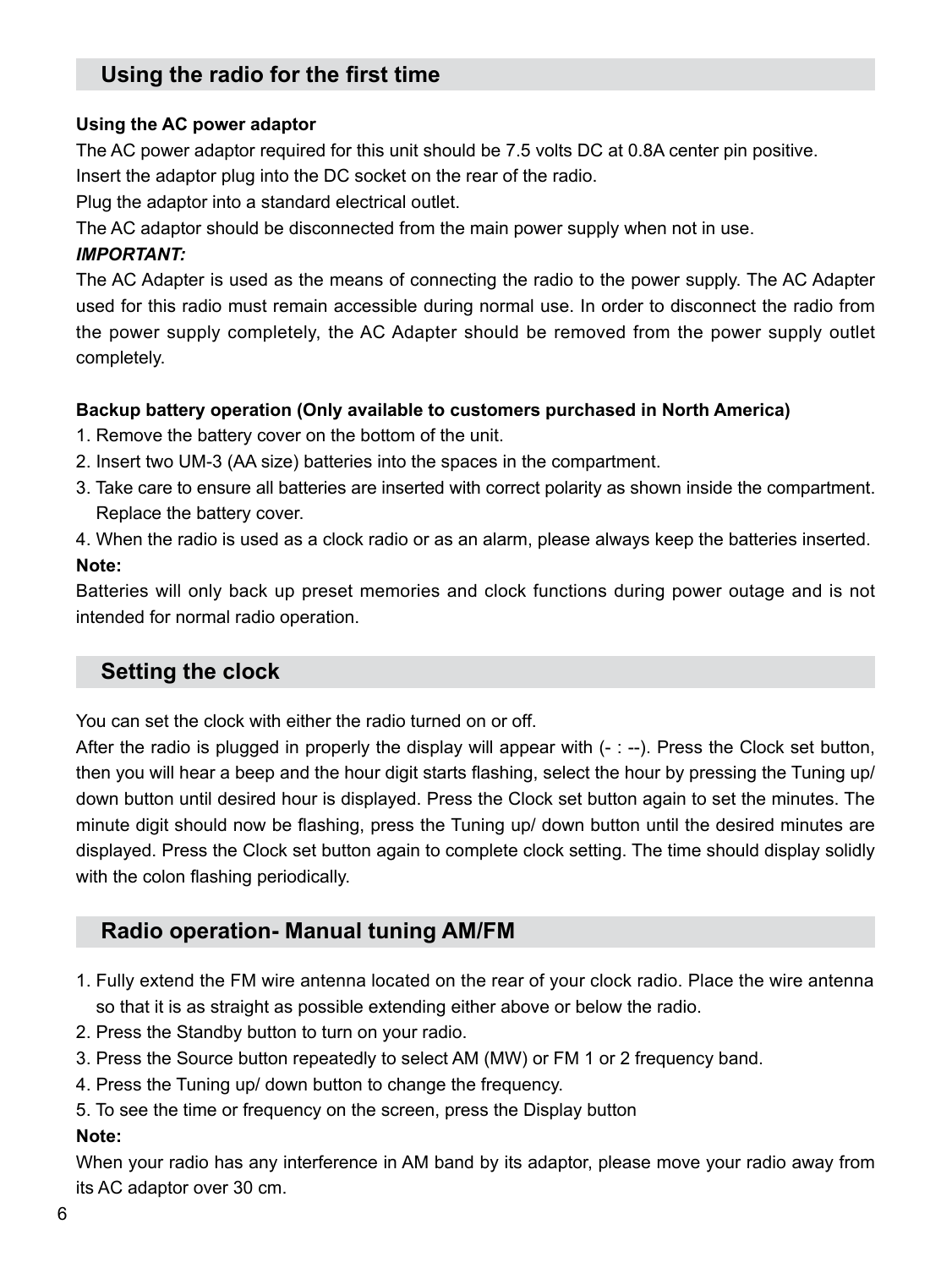## **Scan tuning AM/FM**

- 1. Fully extend the FM wire antenna located on the rear of your clock radio. Place the wire antenna so that it is as straight as possible extending either above or below the radio.
- 2. Press the Standby button to turn on your radio.
- 3. Press the Source button repeatedly to select AM (MW) or FM 1 or 2 frequency band.
- 4. Press and hold the Tuning up/down button. Your radio will scan in an upwards direction (low frequency to high frequency) or downwards direction (high frequency to low frequency) and stop automatically when it finds a station with sufficient signal strength.

## **Presetting AM/FM stations**

- 1. Press the Standby button to turn on your radio.
- 2. Press the Source button repeatedly to select AM (MW) or FM 1 or 2 frequency band.
- 3. Tune into the station that you would like to preset following the steps above.
- 4. Press and hold one of preset buttons until the radio beeps, the station frequency will be saved into the chosen preset.
- 5. Repeat the procedure for the remaining presets. Your radio has 5 presets for each frequency band.
- 6. The presets can be overwritten by following the above steps.

## **Recalling AM/FM stations**

- 1. Press the Source button for AM or FM 1 or 2 frequency band
- 2. Press and release one of the Preset buttons and the preset number and frequency will appear on the display.

## **FM stereo/mono**

If the FM radio station being listened to has a weak signal, some hiss may be audible. It is possible to reduce this hiss by forcing the radio to play the station in mono rather than stereo.

Press and hold the Display button to switch to mono. The LCD displays Stereo icon will disappear.

## **Setting the alarm**

There are two alarms which can each be set to wake you to AM/FM radio or buzzer alarm. The alarms may be set while the unit is off or while playing. Ensure that the time is set correctly before setting the alarms.

- 1. Before setting an alarm ensure the clock time is set. Press and hold any of the Alarm button until the radio beeps. You've now entered the alarm setting (e.g. Alarm 1 button to enter the alarm 1 setting).
- 2. The hour setting of alarm 1, for example, will begin to flash. Press the Tuning up/down button to select the required alarm hour, and press the current setting alarm button (e.g. Alarm 1) to confirm the setting. Press the Tuning up/down button to select the required alarm minute, and press the Alarm button to confirm the setting.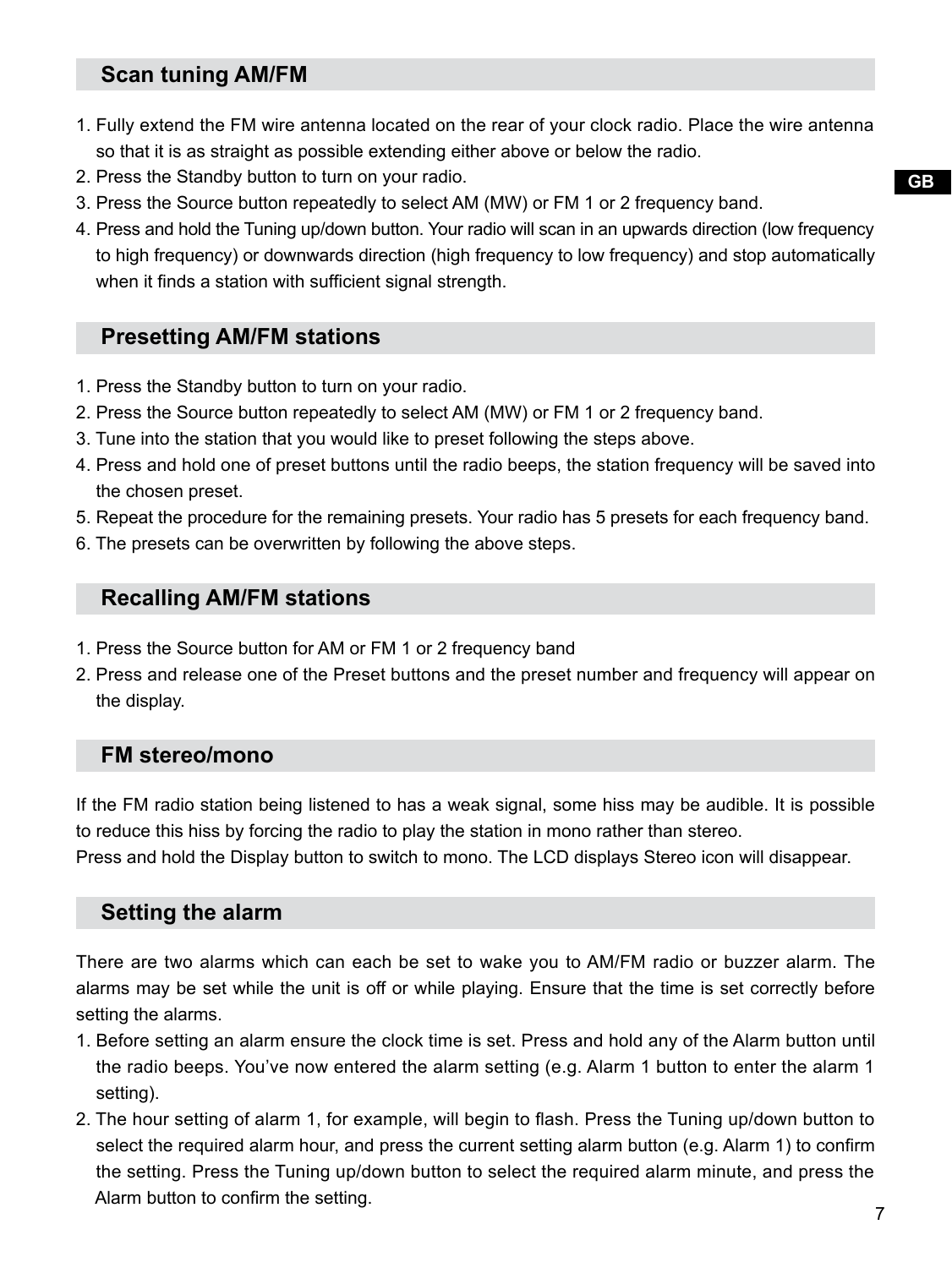- 3. Press the Tuning up/down to choose the required alarm type, andthen press the Alarm button to confirm the setting. The alarm can be set to buzzer ( $\bigcap$ - $\widehat{\{1\}}$ ), or radio ( $\widehat{\{1\}}$ - $\Box$ ))FM, AM mode. When the buzzer mode is selected, please go to step 4 directly to set alarm volume. When radio mode is selected, the frequency band on the display will begin to flash. Press the Tuning up/down button to select the required frequency band (i.e. FM1/FM2/AM). If you choose a radio band (i.e. FM1/FM2/ AM), the radio frequency on the display will begin to flash. Press the Tuning up/down button or the required preset number to adjust the required frequency for the radio alarm. Then press the Alarm button to confirm the setting.
- 4. Press the Tuning up/down button to select the required alarm volume and press the Alarm button to confirm the setting. Once the alarm is set, it will automatically go off the next day at the same time. The alarm has now been set. Symbol for active alarm (such as  $\Lambda$ - $\tilde{\Lambda}$  or  $\tilde{\Lambda}$ - $\tilde{\Lambda}$ ) is shown on the display.

#### **Note:**

For North America users: Alarm radio can only be activated when the unit is powered by an AC adaptor. If not (i.e. your radio is disconnected from an AC adaptor, but inserted with back up batteries), buzzer alarm (with no Humane Waking System) will be activated instead.

For the European users: Alarm radio can only be activated when the unit is powered by an AC adaptor. If not, no alarm setting will be activated.

## **When the alarm sounds**

When the buzzer alarm activates, the alarm will start softly and gradually increase in level. It will sound for 1 minute and silence for 1 minute in repetition for 60 minutes unless cancelled. When the other alarm types are set; the radio will sound non-stop at the selected time for up to 60 minutes. When the radio alarm is activated, the alarm will go off in Humane Waking System (HWS). It will increase its volume in increments of 1 from 0 to your set volume.

To deactivate a sounding alarm, press the Standby button to cancel a sounding alarm.

## **Disabling/cancelling alarm setting**

To cancel the alarm setting, press and hold the corresponding alarm button before the alarms sound off. The alarm symbol will disappear on the display.

## **Snooze function**

When the alarm sounds, press any button other than the Standby button will silence the alarm for 5 minutes.  $\mathbf{L}^{\mathbf{z}^{\mathbf{z}}}$  will appear on the display.

To cancel the snooze timer while the alarm is suspended, press the Standby button.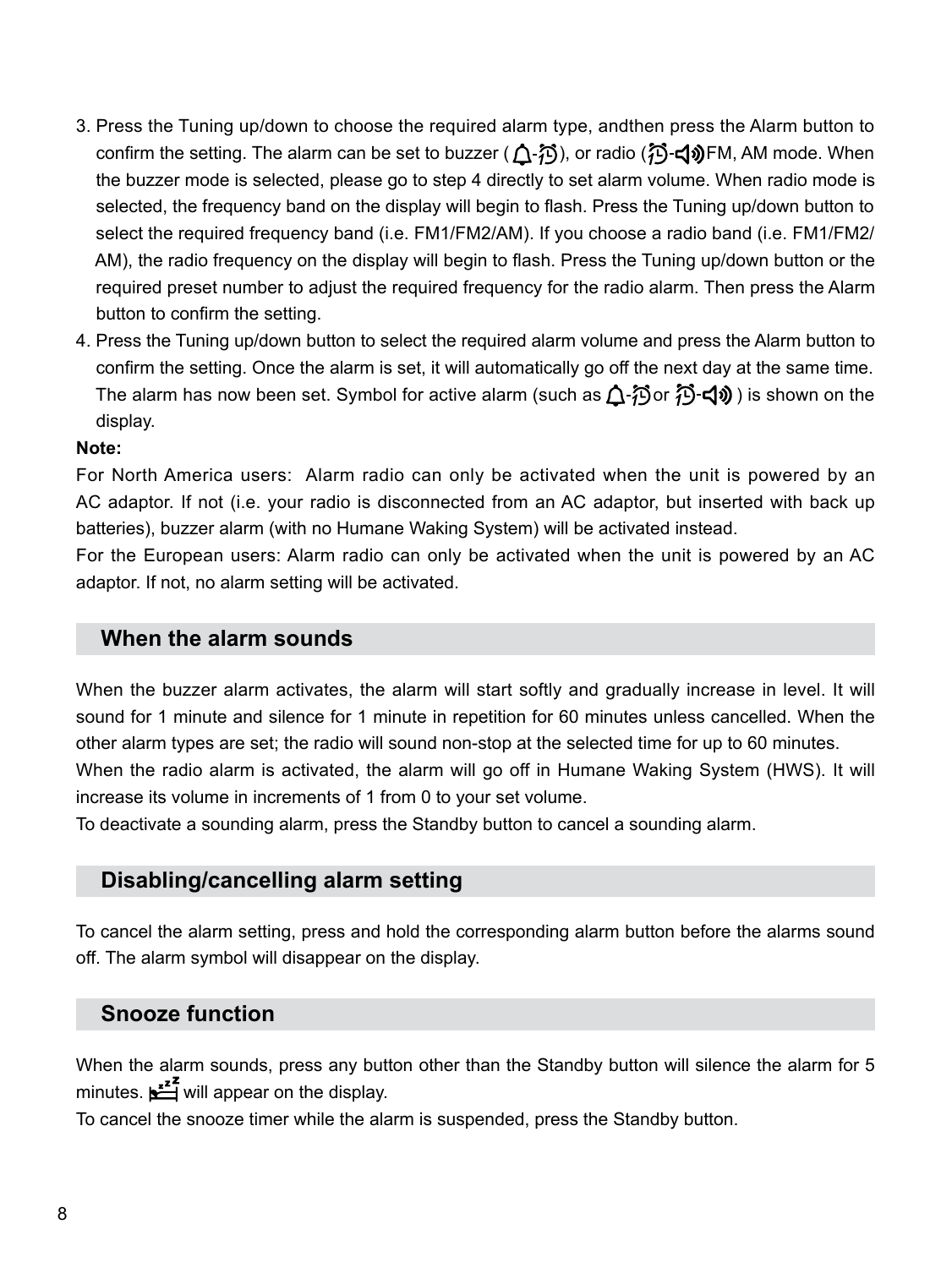## **Sleep timer - radio auto shut off**

Your radio can be set to turn off automatically after a preset time has elapsed. The Sleep Timer setting can be adjusted between 15, 30, 45, 60, 90 and 120 minutes.

- 1. Press and hold the Standby button to enter the Sleep Timer setting. Sleep timer icon  $\square$  will show on the display.
- 2. Keep holding the Standby button and the Sleep Timer options will cycle on the display. Stop until the desired Sleep Timer setting appears on the display. The setting will be saved and the LCD will return to normal display.
- 3. Your radio will switch off automatically after the preset Sleep Timer has elapsed. The Sleep Timer icon will show on the display indicating an active Sleep Timer.
- 4. To cancel the Sleep Timer function before the preset time has elapsed, simply press and release the Standby button to turn off the unit.

## **Dimmer control**

The brightness of the display may be adjusted. If you use the unit in the bedroom, you may prefer a higher brightness level than the standard setting.

- 1. Press and release the Snooze/Dimmer button repeatedly to adjust the brightness level of the LCD display. The backlight level will change with 7 different illumination levels so that you can see the effect of the change.
- 2. Stop when the desired backlight level is selected.

## **Software version/Setting tuning step/Time format**

#### **Software version**

The software version display cannot be altered and is just for your reference.

- 1. Turn off the radio.
- 2. Press and hold the Source button until the software version (e.g. P01) is shown on the display.

#### **FM range setting (This menu setting is only available in the North America. version)**

The FM Broadcasting Band tuning range can be different depending on where in the world you live in. It may be necessary to adjust the FM range to allow the radio to work properly.

3. Continue pressing and holding the Source button until you hear a beep. Rotate the Tuning up/down button until the FM range setting (e.g. F00) shows on the display. Then press the Source button to select the desired FM range. FM range setting is then completed.

The available FM range is as following:

 F00:87.5-108 MHz (North America) (default) Your radio is pre-set with this tuning range, no adjustments are necessary if you live in North America.

- F01: 76-90 MHz(for Japan)
- F02: 64-108 MHz(for Eastern European countries and Russia)
- F03: 76-108 MHz(for some of China area and European countries)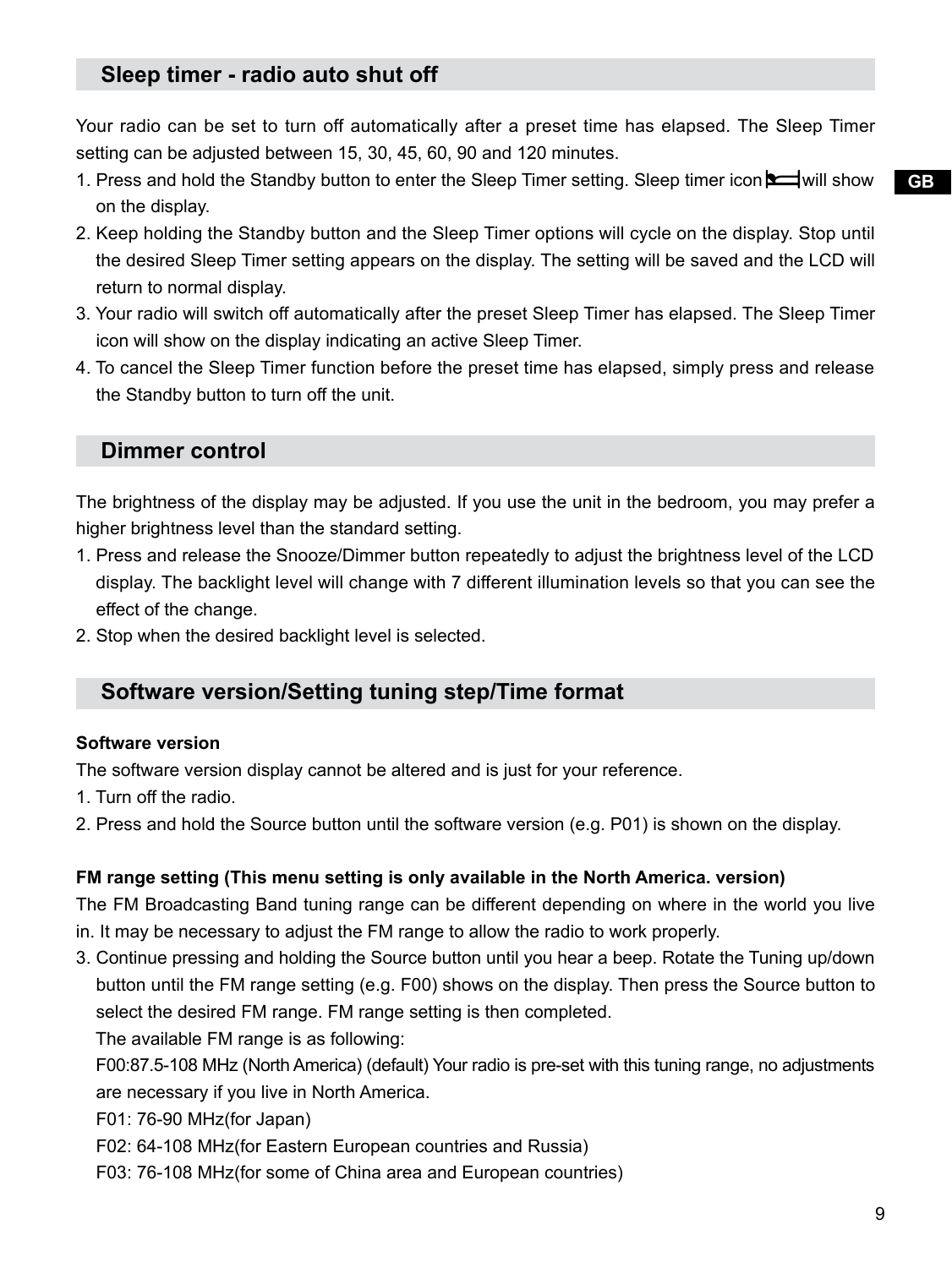#### **Setting tuning step**

- 4. After the FM range setting is completed, FM tuning step setting will flash on the display (e.g. FM 100). Press the Tuning up/down button to select the desired FM tuning step (50 kHz or 100 kHz) and press the Source button to confirm the setting.
- 5. After the confirmation of the FM tuning step, press the Tuning up/ down button to select the desired AM tuning step (9 kHz or 10 kHz) and press the Source button to confirm the setting. (North America use 10 kHz)

#### **Note:**

Change in the AM tuning step setting will result in the removal of AM presets stored in the radio, but is not the case for FM tuning step reset.

#### **Time format**

6. After the tuning step setting is completed, the display will switch to the Time format setting (i.e. 24H or 12H). Press the Tuning up/down button to select the desired time format and press the Source button to confirm the setting.

## **Auxiliary input socket**

A 3.5mm stereo Auxiliary Input socket is provided on the rear of your radio to permit an audio signal to be fed into the unit from an external audio device such as iPod, MP3 or CD player.

- 1. Repeatedly press and release the Source button until "AUX" is shown.
- 2. Connect an external audio source (for example, iPod, MP3 or CD player) to the Auxiliary Input socket.
- 3. Adjust the volume setting on your iPod, MP3 or CD player to ensure an adequate signal level from the player, and then press the Volume up/ down button on the radio as needed for comfortable listening.

## **Headphone socket**

A 3.5mm headphone socket located on the rear of your radio is provided for use with either headphones or an ear buds.

Inserting Headphones or ear buds will automatically mute the internal speakers.

## **Warning:**

Excessive sound levels from ear buds and headphones can cause hearing loss. Always listen at reasonable levels to avoid hearing loss.